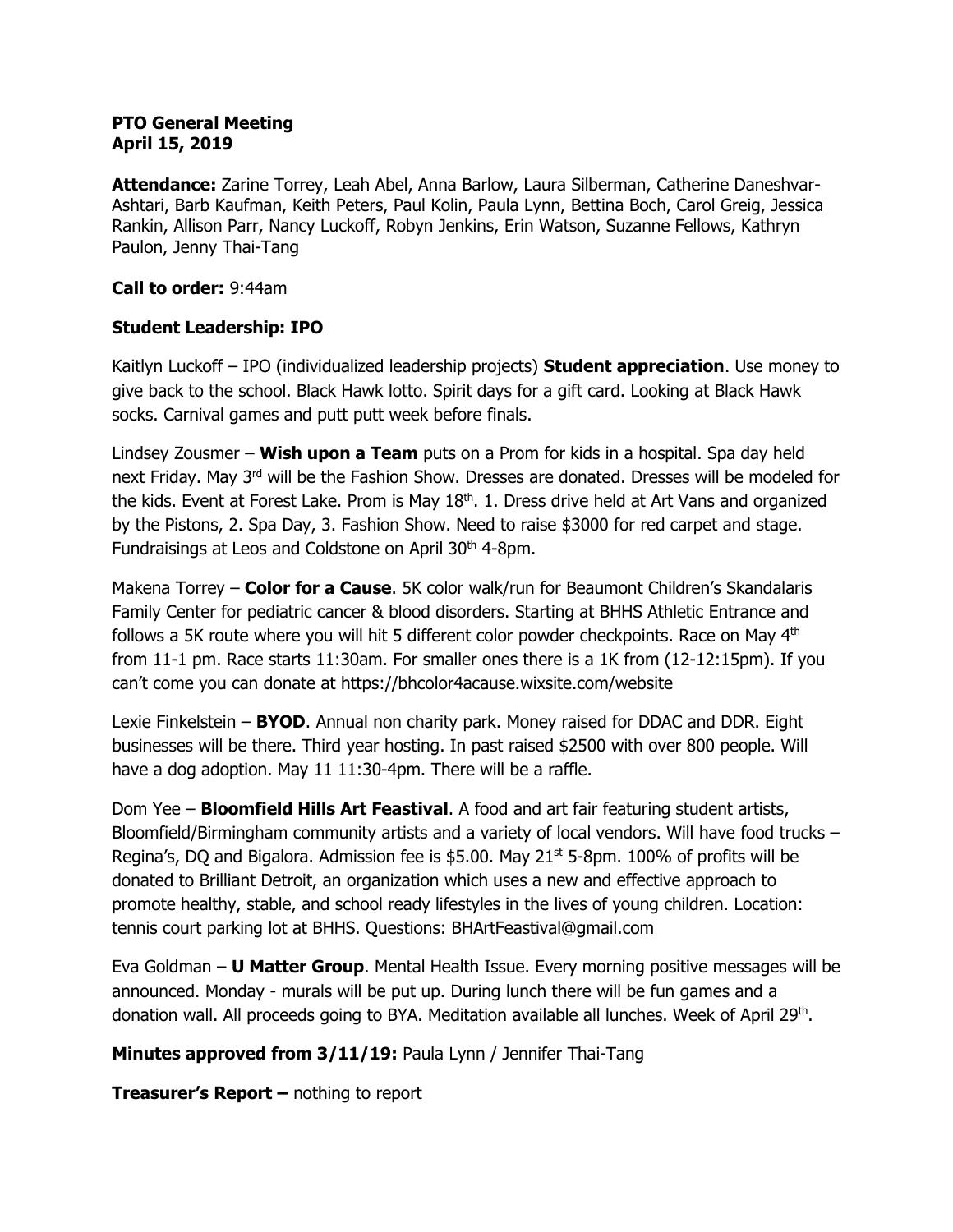# **President report –**

Spring conference dinner and thank you to all who provided baked goods

Catherine – presented slate for 2019 - 2020

President – Catherine Daneshvar-Ashtari Co-President - OPEN Treasurer – Megan Johnston Secretary – Zarine Torrey Past Presidents – Barb Kaufman and Laura Silberman Social Media – Paula Lynn

# **Committee Reports –**

**PK Sports and Clubs - Paul Kolin – PK Sports update:** 

- Forensics team  $-$  all 28 students that were eligible to qualify for states did which is very rare. State tournament 5/4 at Oakland University
- Robotics team won the industrial design award at States and will compete in Worlds the weekend of 4/26
- Varsity Girls Soccer team remains undefeated and play tonight at 7pm. Community Night is 4/22 at BHHS from 5:30-8pm. All welcome, free if you wear a soccer shirt. Crafts, food truck, half time games, free t-shirt
- Figure Skating won States in 2 out the 3 competitions and finished  $2^{nd}$  overall
- $\bullet$  Baseball just won a double header and won opening day
- $\bullet$  Softball won their home opener
- Track and Field are undefeated to start the season
- Girls Lacrosse Beat rival Troy in a classic 17-16 match in Troy. Play tonight at Lahser
- Boys Lacrosse are top 10 in the State and sweep their matches over the weekend
- Noah Lopez won the scholastic golden key award
- $\bullet$  BYA event is set for 4/25 13 HS will be honored and all are invited
- $\bullet$  BHHS boys Golf performed and finished  $4<sup>th</sup>$  out of 22

**Global Education Team** – Catherine – need parents 30 -40 to be exposed to learn the principles. May 6<sup>th</sup>, 20 seats open to parents, to join 9-2pm, to Detroit River Region tour. **Social Media** – Paula – for seniors: lawn signs will be distributed April 28<sup>th</sup> and May 18<sup>th</sup>, Tot shots due on 5/1 (any favorite moments), email address [bhhstotshots2019@gmail.com,](mailto:bhhstotshots2019@gmail.com) senior finals May  $28<sup>th</sup>$  –May  $31<sup>st</sup>$ . Email Paula items to put on Facebook vs put on Facebook page **Multicultural Celebration recap** (Leah Abel) – March 18<sup>th</sup>. 2<sup>nd</sup> annual one district wide. 650 people attended. Next year may have in gym - can have performances in bleachers and speakers. 60-70 books raised for the event.

**Senior All Night Party** – currently have 210 purchased tickets. Need to get to 350. Sign up geniuses will be coming out for baking.

May is last PTO meeting. Outgoing seniors and ALL volunteers are welcome.

# **Principal's report –**

State testing – good turnout. PSAT 10 and PSAT 9, and SAT. Accommodating testing going on right now. If a student missed it, next week they will be making it up. Results will be back